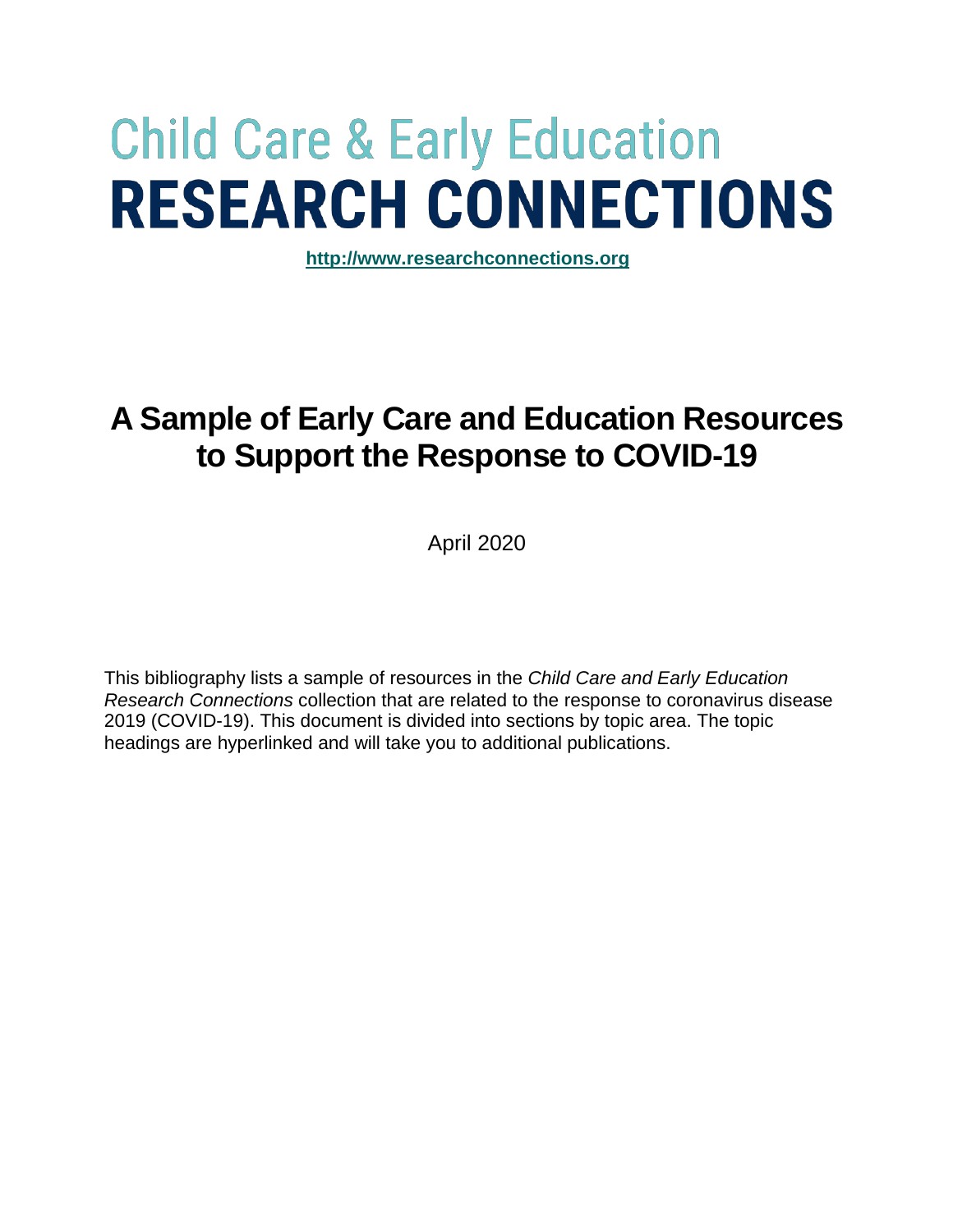# **[Resources Related to COVID-19 and Early Care and Education](https://www.researchconnections.org/childcare/search/resources?q=%22COVID%22+or+%22coronavirus%22)**

*Given that this topic area is rapidly expanding, Research Connections librarians will continue to add new resources. Click on the link above to see the latest resources added to our library.*

Center for Law and Social Policy. (2020). Policymaking principles for supporting child care and early education through the coronavirus crisis [Factsheet]. <https://www.researchconnections.org/childcare/resources/37796>

Hunt Institute. (2020). State child care actions in response to COVID-19 [Web page]. <https://www.researchconnections.org/childcare/resources/37825>

Ullrich, R. (2020). Ensuring young children have healthy meals during the coronavirus pandemic [Factsheet]. Center for Law and Social Policy. <https://www.researchconnections.org/childcare/resources/37806>

## **[The Role of Early Care and Education During Disease Outbreaks](https://www.researchconnections.org/childcare/search/resources?start=0&ispublic=0&sort=score%20desc%2CissueDateSort%20desc&rows=50&q=%22disease%22%20or%20%22epidemic%22)**

Charney, R. L., Rebmann, T., & Flood, R. G. (2015). Emergency childcare for hospital workers during disasters. *Pediatric Emergency Care*, *31*(12), 839–843. <https://www.researchconnections.org/childcare/resources/31122>

Heymann, J. (2003). *The impact of AIDS on early childhood care and education* [Policy brief]. UNESCO. <https://www.researchconnections.org/childcare/resources/2890>

Rao, N. (2006). SARS, preschool routines and children's behavior: Observations from preschools in Hong Kong. *International Journal of Early Childhood*, *38*(2), 11–22. <https://www.researchconnections.org/childcare/resources/11630>

Venczel, L. V., Desai, M. M., Vertz, D., England, B., Hutin, Y. J. F., Shapiro, C. N., & Bell, B. P. (2001). The role of child care in a community-wide outbreak of hepatitis A. *Pediatrics*, *108*(5), 78–82. <https://www.researchconnections.org/childcare/resources/8906>

#### **[Emergency Preparedness, Response, and Recovery](https://www.researchconnections.org/childcare/search/resources?start=0&sort=score%20desc%2CissueDateSort%20desc&ispublic=0&rows=50&q=%22emergency%22%20or%20%22disaster%22%20and%20%22preparedness%22%20or%20%22response%22)**

Child Care State Capacity Building Center. (2017). *What data are needed to support planning, response, and recovery?* [Brief]. <https://www.researchconnections.org/childcare/resources/35655>

Kramer, F. D., Castaneda, R., Saloner, B., Finegold, K., & Holloway, L. A. (2007). Studying the consequences of Hurricane Katrina for ACF service populations: Annotated bibliography. Urban Institute. <https://www.researchconnections.org/childcare/resources/15154>

Shope, T., Walker, B. H., Aird, L., Southward, L. H., McCown, J. S., & Martin, J. M. (2017). Pandemic influenza preparedness among child care center directors in 2008 and 2016. *Pediatrics*, *139*(6), 1–8. <https://www.researchconnections.org/childcare/resources/37810>

#### **[Infectious Disease in Early Care and Education Settings](https://www.researchconnections.org/childcare/search/resources?start=0&sort=score%20desc%2CissueDateSort%20desc&ispublic=0&rows=50&q=%22disease%22%20and%20%22spread%22)**

Gralton, J., McLaws, M., & Rawlinson, W. D. (2015). Personal clothing as a potential vector of respiratory virus transmission in childcare settings. *Journal of Medical Virology*, *87*(6), 925–930. <https://www.researchconnections.org/childcare/resources/37812>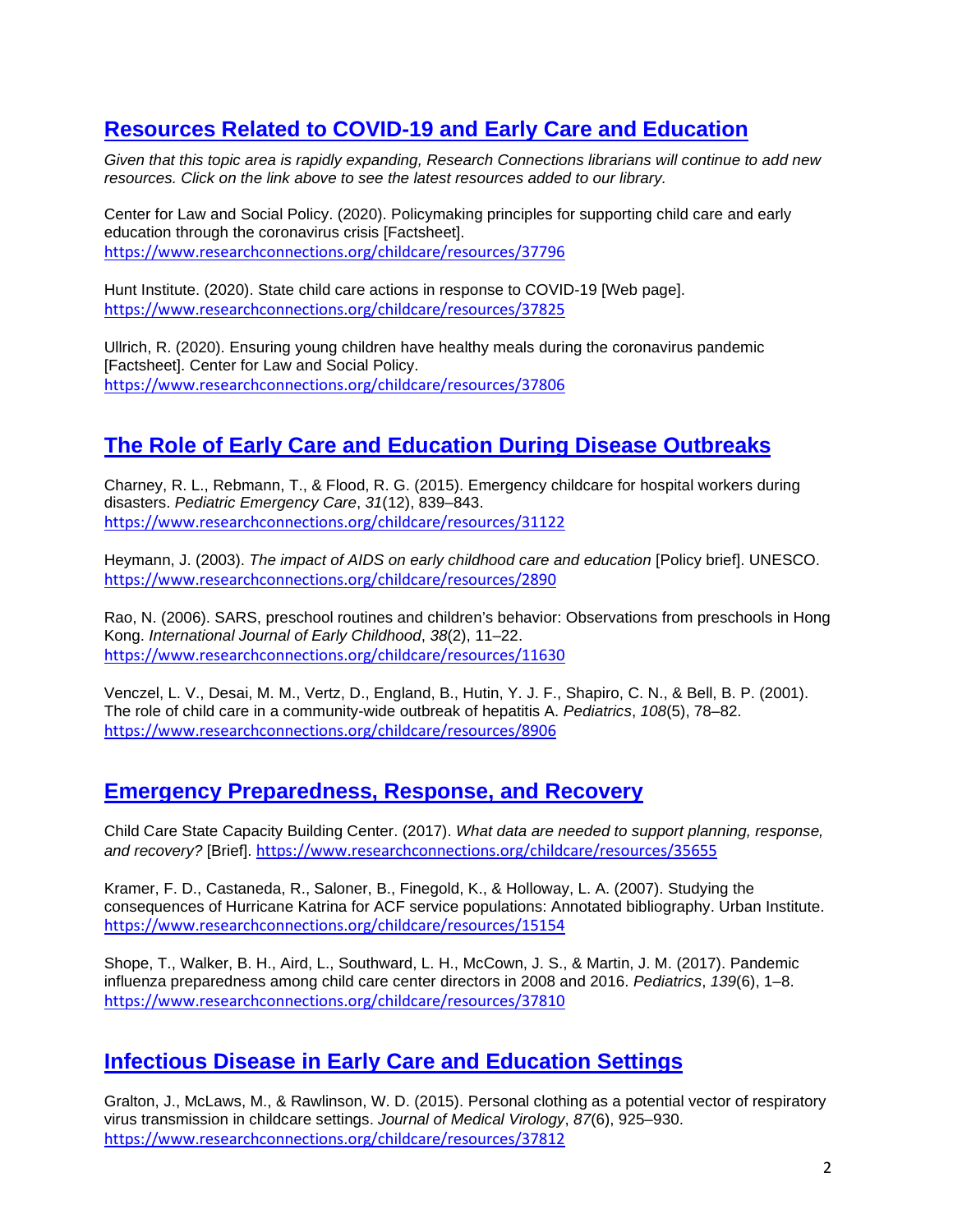Ibfelt, T., Engelund, E. H., Schultz, A. C., & Andersen, L. P. (2015). Effect of cleaning and disinfection of toys on infectious diseases and micro-organisms in daycare nurseries. *Journal of Hospital Infection*, 89(2), 109–115. <https://www.researchconnections.org/childcare/resources/29293>

Ibfelt, T., Engelund, E., Permin, A., Madsen, J. S., Schultz, A. C., & Andersen, L. P. (2015). Presence of pathogenic bacteria and viruses in the daycare environment. *Journal of Environmental Health*, 78(3), 24– 29. <https://www.researchconnections.org/childcare/resources/37814>

### **[Early Childhood Trauma](https://www.researchconnections.org/childcare/search/resources?start=0&sort=score%20desc%2CissueDateSort%20desc&ispublic=0&rows=50&q=%22trauma%22)**

Bartlett, J. D., Smith, S., & Bringewatt, E. (2017). *Helping young children who have experienced trauma: Policies and strategies for early care and education* (Publication No. 2017-19). Child Trends. <https://www.researchconnections.org/childcare/resources/33818>

Harden, B. J. (2015). *Services for families of infants and toddlers experiencing trauma* (Report No. 2015- 14). Office of Planning, Research and Evaluation. <https://www.researchconnections.org/childcare/resources/29443>

Stone, J., & Bray, S. (2015). Trauma and young children: How the problem plays out. *Advances in Early Education and Day Care*, *19*(1), 177–211. <https://www.researchconnections.org/childcare/resources/33223>

### **[Health and Safety Standards in Early Care and Education](https://www.researchconnections.org/childcare/search/resources?q=%22health+and+safety%22+%2B+standards+OR+licensing)**

Administration for Children and Families. (2015). *Caring for our children basics: Health and safety foundations for early care and education.*  <https://www.researchconnections.org/childcare/resources/30269>

Leone, C. M., Jaykus, L., Cates, S. C., & Fraser, A. M. (2016). A review of state licensing regulations to determine alignment with best practices to prevent human norovirus infections in child-care centers. *Public Health Reports*, *131*(3), 449–460. <https://www.researchconnections.org/childcare/resources/32128>

Maxwell, K., Sotolongo, J., & Gebhart, T. (2018). *Basic health and safety practices in Georgia's licenseexempt child care programs.* Child Trends. <https://www.researchconnections.org/childcare/resources/36349>

National Center on Early Childhood Quality Assurance. (2020). *Trends in child care center licensing requirements and policies for 2017* (Research Brief No. 1). <https://www.researchconnections.org/childcare/resources/37765>

# **[Distance Learning](https://www.researchconnections.org/childcare/search/resources?start=0&ispublic=0&sort=score%20desc%2CissueDateSort%20desc&rows=50&q=%22distance%20learning%22%20or%20%22online%22%20)**

Ackerman, D. J. (2017). Online child care training in the United States: A preliminary investigation of who participates, what is offered, and on which topics the workforce is focusing. *International Journal of Child Care and Education Policy*, *11*(1), 1–22. <https://www.researchconnections.org/childcare/resources/35165>

Cook, S. (2017). *When degree programs for pre-k teachers go online: Challenges and opportunities.* New America. <https://www.researchconnections.org/childcare/resources/35360>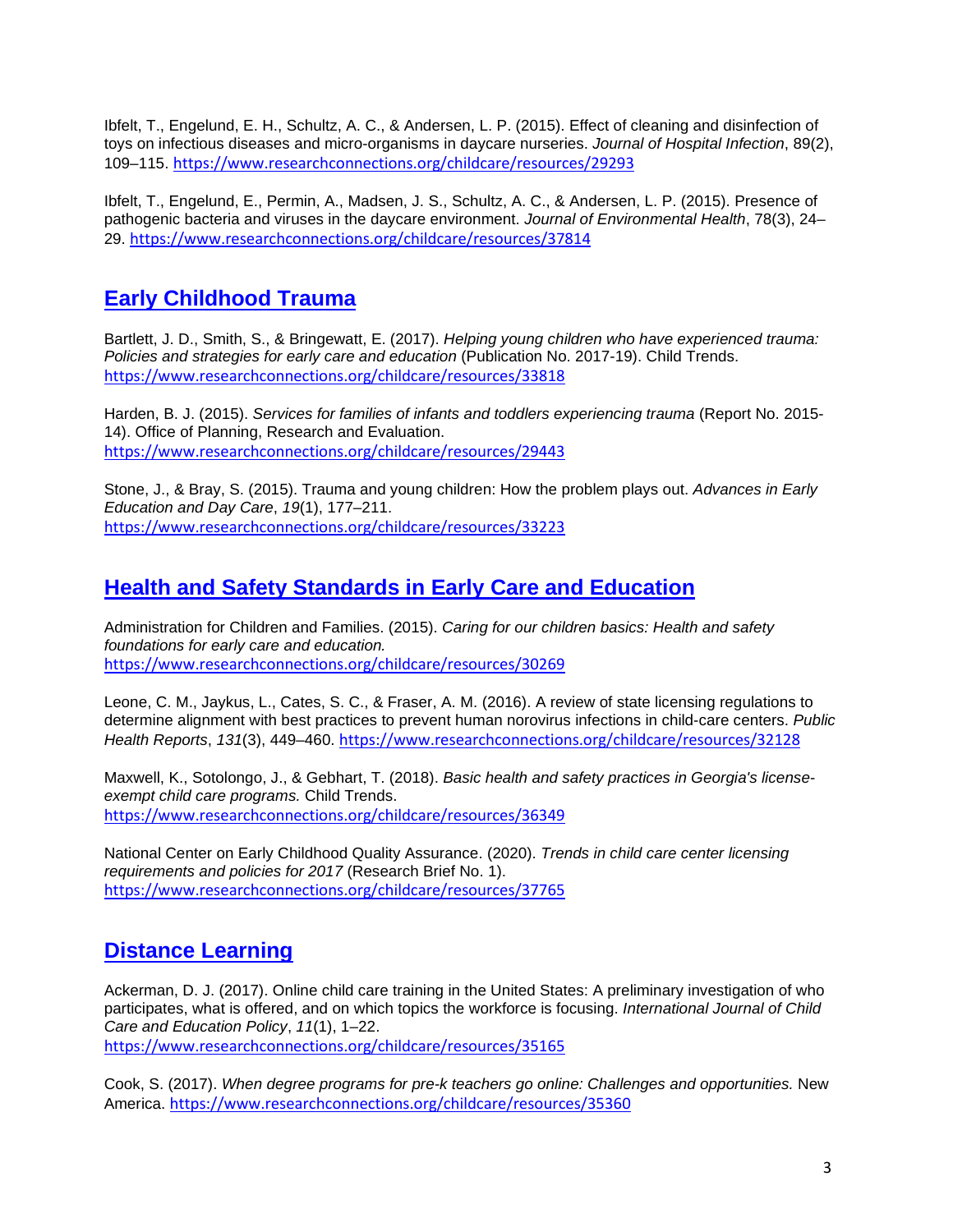National Center on Child Care Professional Development Systems and Workforce Initiatives. (2014). *Engaging and supporting the distance learner* [Brief]*.* <https://www.researchconnections.org/childcare/resources/29451>

# **[The Cost of Providing Child Care](https://www.researchconnections.org/childcare/search/resources?topic=3.3)**

Austin, L. J. E., Whitebook, M., & Dichter, H. (2019). *Financing early educator teacher quality: A closer*  look at assumptions that drive variations in estimating the cost of services. Center for the Study of Child Care Employment. <https://www.researchconnections.org/childcare/resources/37257>

Workman, S., & Jessen-Howard, S. (2018). *Understanding the true cost of child care for infants and toddlers.* Center for American Progress. <https://www.researchconnections.org/childcare/resources/37003>

# **[Financing Early Care and Education](https://www.researchconnections.org/childcare/search/resources?topic=9.2)**

Early Childhood Initiative. (2018). *Creating an integrated efficient early care and education system to support children and families: A state-by-state analysis.* Bipartisan Policy Center. <https://www.researchconnections.org/childcare/resources/36961>

National Center on Afterschool and Summer Enrichment. (2018). Combining resources to support quality out-of-school time programs. *Voices from the Field, 3*(1), 1–8. <https://www.researchconnections.org/childcare/resources/36501>

# **[Family, Friend, and Neighbor Care](https://www.researchconnections.org/childcare/search/resources?topic=4.1.3)**

Del Boca, D., Piazzalunga, D., & Pronzato, C. (2018). The role of grandparenting in early childcare and child outcomes. *Review of Economics of the Household*, *16*(2), 477–512. <https://www.researchconnections.org/childcare/resources/36752>

Dwyer, K., Minton, S., & Tran, V. (2019). *Using the CCDF Policies Database: Health and safety monitoring requirements for unlicensed home-based providers* (Report No. 2019-123). Office of Planning, Research and Evaluation; Urban Institute. <https://www.researchconnections.org/childcare/resources/37634>

Schulman, K., & Crawford, D. (2018). *Helping family, friend, and neighbor care providers meet new requirements under the Child Care and Development Block Grant reauthorization law.* National Women's Law Center. <https://www.researchconnections.org/childcare/resources/37020>

Sylvia Cotton Center for Policy Innovation. (2019). *New research on subsidized family, friend and neighbor providers: Implications for investing in quality* [Report]*.* Illinois Action for Children. <https://www.researchconnections.org/childcare/resources/37092>

# **[Employer-Supported](https://www.researchconnections.org/childcare/search/resources?topic=4.2.2) Child Care**

Charney, R. L., Rebmann, T., & Flood, R. G. (2015). Emergency childcare for hospital workers during disasters. *Pediatric Emergency Care*, *31*(12), 839–843. <https://www.researchconnections.org/childcare/resources/31122>

International Finance Corporation. (2017). *Tackling childcare: The business case for employer-supported childcare.* <https://www.researchconnections.org/childcare/resources/35337>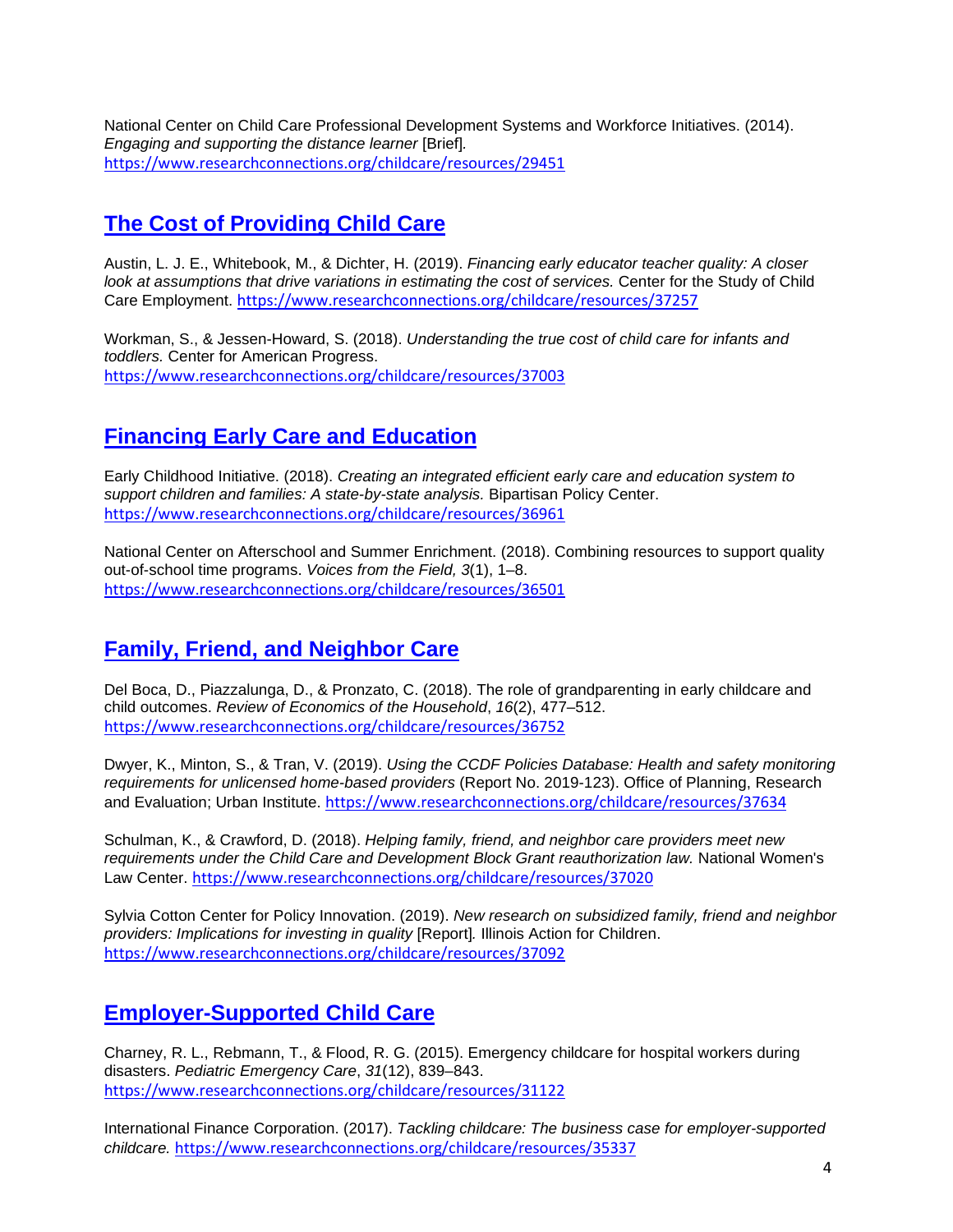# **[Early Care and Education Workforce](https://www.researchconnections.org/childcare/search/resources?topic=5.1)**

Austin, L. J. E., Edwards, B., Chávez, R., & Whitebook, M. (2019). *Racial wage gaps in early education employment.* Center for the Study of Child Care Employment. <https://www.researchconnections.org/childcare/resources/37491>

Henning-Smith, C., & Kozhimannil, K. B. (2016). Availability of child care in rural communities: Implications for workforce recruitment and retention. *Journal of Community Health*, *41*(3), 488–493. <https://www.researchconnections.org/childcare/resources/31972>

Johnson, A. D., Martin, A., & Schochet, O. N. (2019). [How do early care and education workforce and](https://www.researchconnections.org/childcare/resources/37563)  [classroom characteristics differ between subsidized centers and available center-based alternatives for](https://www.researchconnections.org/childcare/resources/37563)  [low-income children?](https://www.researchconnections.org/childcare/resources/37563) *Children and Youth Services Review*, *107*(1), 1–12. <https://www.researchconnections.org/childcare/resources/37563>

# **[Coordination of Early Care and Education Services](https://www.researchconnections.org/childcare/search/resources?topic=8.2)**

Cohen, J., & Colvard, J. (2019). *Better outcomes for babies: Key practices of cross-system collaboration.*  Zero to Three. <https://www.researchconnections.org/childcare/resources/36859>

Shaw, S. H., Lin, V. B., & Maxwell, K. (2018). *Guidelines for developing data sharing agreements to use state administrative data for early care and education research.* (Research Brief No. 2018-67). Office of Planning, Research and Evaluation. <https://www.researchconnections.org/childcare/resources/36730>

Silverstein, P., & Hansen, D. (2012). *Promoting efficiency and quality in the child care market: The return on investment of the Early Learning Ventures shared services model.* Early Learning Ventures. <https://www.researchconnections.org/childcare/resources/27265>

# **[Early Care and Education During Economic Downturns](https://www.researchconnections.org/childcare/search/resources?q=%22recession%22+OR+%22economic+downturn%22)**

National Women's Law Center. (2008). *Child care is essential to economic recovery.*  <https://www.researchconnections.org/childcare/resources/14968>

Warner, M. (2009). *Recession, stimulus and the child care sector: Understanding economic dynamics, calculating impact.* Linking Economic Development and Child Care Research Project. <https://www.researchconnections.org/childcare/resources/18050>